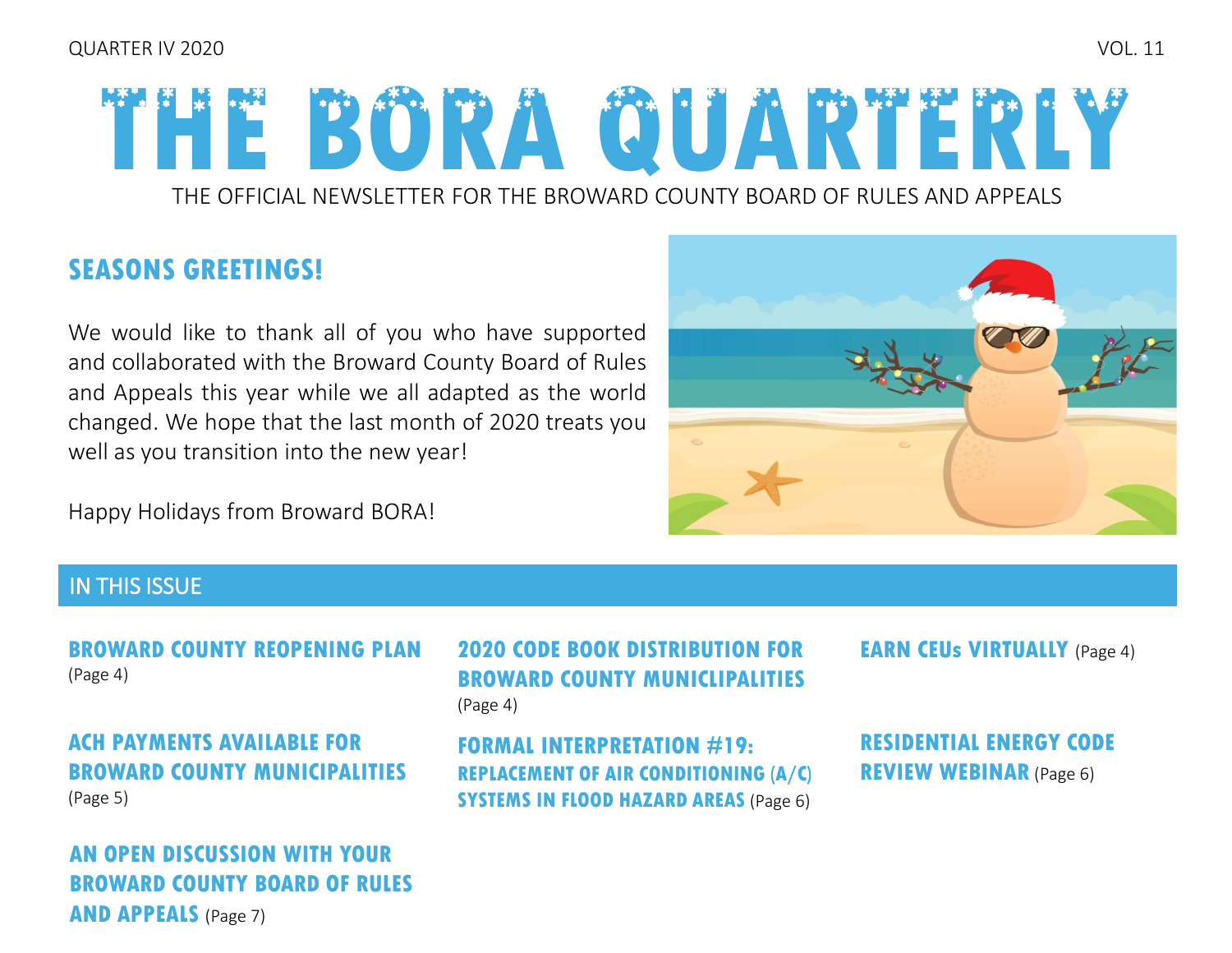### **STAY INFORMED!**

The BORA Quarterly was introduced in June 2018 as a way for our agency to keep members of the public informed about what our agency is doing to contribute to positive and effective change throughout Broward County.

[Subscribe](mailto:rulesboard@broward.org) to The BORA Quarterly and stay informed!

#### **CONNECT WITH US ONLINE!**



[@BrowardBORA](https://twitter.com/BrowardBORA)

[Broward County Board](https://www.facebook.com/BrowardBORA/)   $\mathbf{f}$ of Rules and Appeals

## **BORA AGENDAS ARE AVAILABLE ONLINE!**

Both the [Board Meeting Agendas](http://www.broward.org/CodeAppeals/Pages/BoardMeetingAgendas.aspx) and [Committee Meeting Agendas](http://www.broward.org/CodeAppeals/Pages/CommitteeMeetingAgendas.aspx) are available on the Broward County Board of Rules and Appeals website.

#### **BROWARD COUNTY BOARD OF RULES AND APPEALS** QUARTER IV 2020

1 N. University Drive, Suite 3500B, Plantation, FL 33324 Phone: 954-765-4500 Fax: 954-765-4504

#### **Board Director**

James DiPietro …………………………………………………………… x9892

#### **ADMINISTRATIVE STAFF**

| <b>Administrative Coordinator</b> |  |
|-----------------------------------|--|
| Administrative Specialist         |  |
| <b>Administrative Specialist</b>  |  |
| <b>Administrative Specialist</b>  |  |

#### **CODE COMPLIANCE OFFICERS**

| <b>Chief Electrical Code Compliance Officer</b> |  |
|-------------------------------------------------|--|
| <b>Chief Energy Code Compliance Officer</b>     |  |
| <b>Chief Fire Code Compliance Officer</b>       |  |
| <b>Chief Mechanical Code Compliance Officer</b> |  |
| <b>Chief Plumbing Code Compliance Officer</b>   |  |
| <b>Chief Structural Code Compliance Officer</b> |  |

#### **[BROWARD BORA STAFF DIRECTORY](http://www.broward.org/CodeAppeals/Pages/staffContacts.aspx)**

# **INTERESTED IN EARNING**

#### • 28 hours of training is required during the 2-year building certification cycle.

**MORE CONTACT HOURS?**

- 60 hours of training is required during the 4-year fire certification cycle.
- By attending Broward BORA's board meetings and/or committee meetings, 1 hour of the required credit will be earned.
- By attending professional association meetings approved by the BORA Staff (i.e. FGAMI, IAEI, COEA), ½ hour of the required credit will be earned for each meeting attended.
	- A maximum of 14 total contact hours through board and/or committee meetings can be earned per certification cycle.

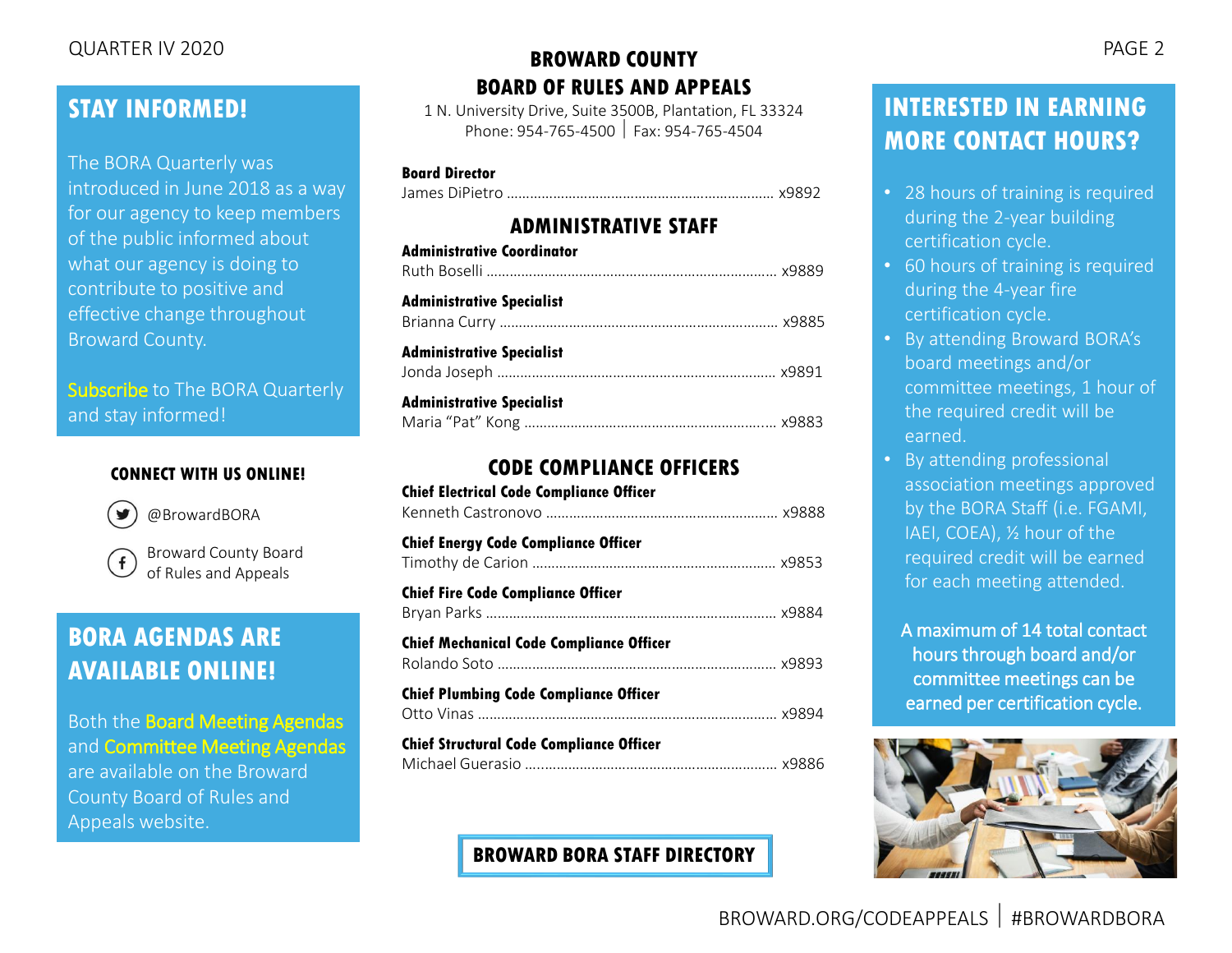# **UPCOMING EVENTS**

#### **DECEMBER 8, 2020**

An Open Discussion with your Broward County Board of Rules and Appeals 2:00PM Zoom Meeting Meeting Link → <https://zoom.us/j/97628032204>

#### **DECEMBER 16, 2020**

Residential Energy Code Review Course 2:00PM Zoom Meeting Registration Link → [https://zoom.us/webinar/register/WN\\_volkY8O5S](https://zoom.us/webinar/register/WN_volkY8O5S6S0fIAaASxGjQ) 6S0fIAaASxGjQ



#### **DECEMBER 14, 2020**

Fire Code Committee Meeting Time: 1:30PM Zoom Meeting Meeting Link  $\rightarrow$ [https://zoom.us/j/98096785487?pwd=cXBnd3ZhY](https://zoom.us/j/98096785487?pwd=cXBnd3ZhYU5TclZLS3g0bmliLzl6dz09) U5TclZLS3g0bmliLzl6dz09

**DECEMBER 31, 2020** 7 th Edition (2020) Florida Building Code Effective Date

#### **DECEMBER 16, 2020**

Emergency Communication Systems: UL 2524 Certification and Compliance for Code Authorities Time: 12:30AM UL Webinar Registration Link → https://www.ul.com/events/ul-[2524-certification-and-compliance-code-authorities](https://www.ul.com/events/ul-2524-certification-and-compliance-code-authorities)

#### **JANUARY 14, 2021**

Broward County Board of Rules and Appeals: Board Meeting 7:00PM Zoom Meeting Meeting Link  $\rightarrow$  TBA



# **BUILDING CODE JOB ANNOUNCEMENTS**

Visi[t broward.org/CodeAppeals](http://www.broward.org/CodeAppeals/Pages/JobAnnouncements.aspx) for the full list of county and municipal job postings.

#### **DAVIE**

- Building Plans Examiner/Structural
- Structural Inspector

#### **MARGATE**

• Plans Examiner/Inspector (Building)

#### **PLANTATION**

- Inspector I Electrical
- Inspector I Structural
- Inspector II Structural

#### **POMPANO BEACH**

- Building Field Inspector (Structural)
- Building Plans Examiner (Structural)
- Fire Inspector I
- Floodplain Coordinator

If your municipality would like our agency to post a job announcement on our website, please send an email to [rulesboard@broward.org.](mailto:rulesboard@broward.org)

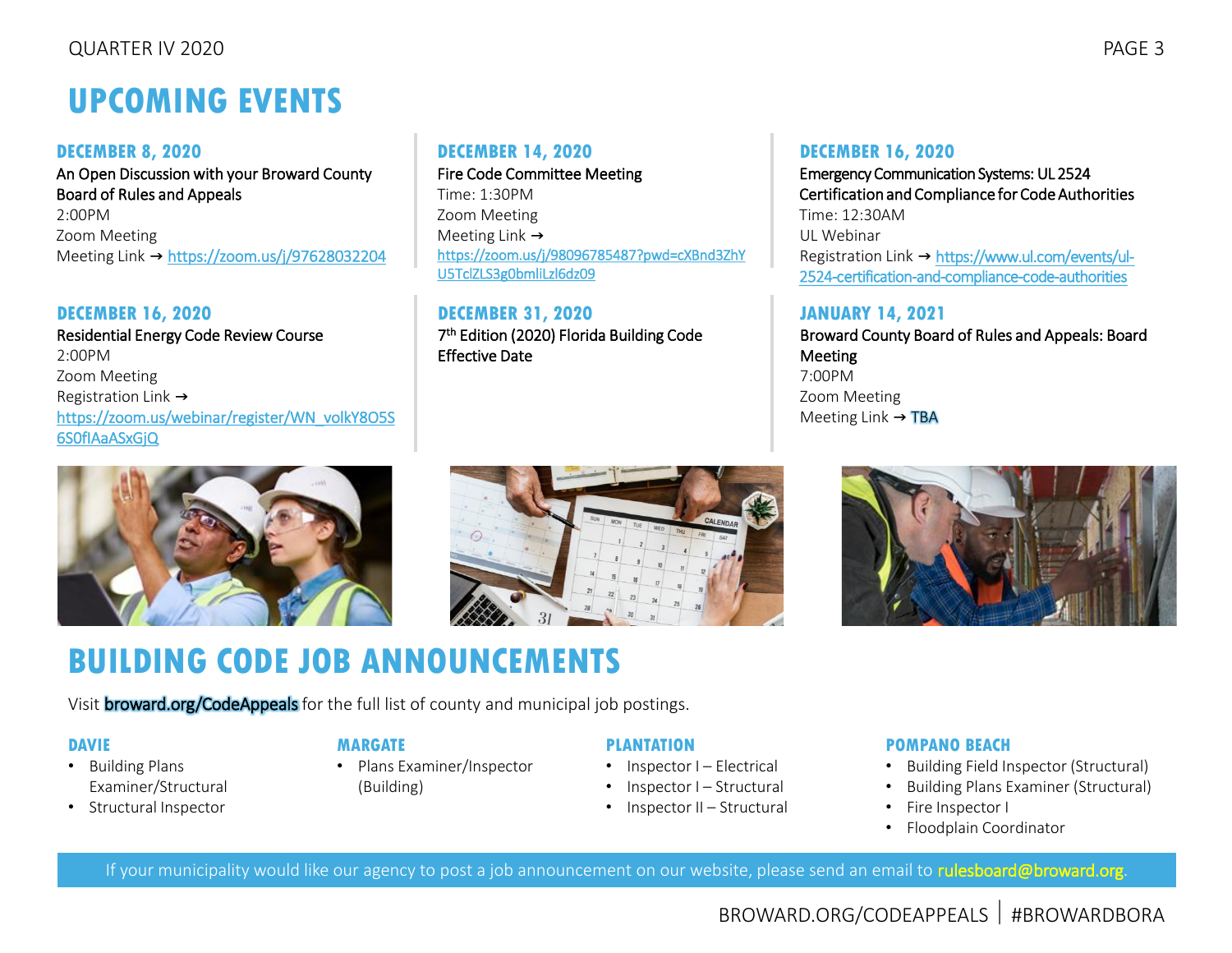#### <span id="page-3-0"></span>QUARTER IV 2020 PAGE 4



## **BROWARD COUNTY REOPENING PLAN**

The Broward County governmental buildings began a gradual reopening of in-person services in November. Due to COVID-19 precautions, social distancing and building capacity limitations are still in effect. Employees and visitors are required to wear facial coverings. To stay up to date with Broward County Reopening information, please visit the following resources:

- **[Broward County Reopening Plan](https://www.broward.org/CoronaVirus/Documents/ReopeningReportToBoard.pdf)**
- **[Broward County Daily Weekday COVID-19 Dashboard](https://www.broward.org/CoronaVirus/Documents/Aggregate-Dashboard-Latest.pdf)**

## **2020 CODE BOOK DISTRIBUTION FOR BROWARD COUNTY MUNICIPALITIES**

The Board of Rules and Appeals along with the Broward County Commission authorized funds to cover the purchase of code books to be distributed to the building and fire departments throughout Broward County. The 7<sup>th</sup> Edition (2020) Florida Building Code were distributed this fall. The following code books will be distributed throughout the 2021 Fiscal Year:

- 2017 NFC Handbook
- 2020 ASHRAE Handbook
	- o ASHRAE 90.1 & ASHRAE 188
- 7<sup>th</sup> Edition (2020) Florida Fire Code



## **EARN CEUs VIRTUALLY!**

COVID-19 has challenged the ways that we can gather safely. Code officials are still expected to earn the required Continuing Education Units (CEUs) during the 2020-2021 code cycle. There are **virtual [opportunities](https://www.broward.org/CodeAppeals/Pages/educationalSeminar.aspx)** available so that you don't have to fall behind in gaining CEUs.

Be sure to contact a **[Broward](http://www.broward.org/CodeAppeals/Pages/staffContacts.aspx) BORA CCCO** to verify that the course can be used toward your required CEUs.

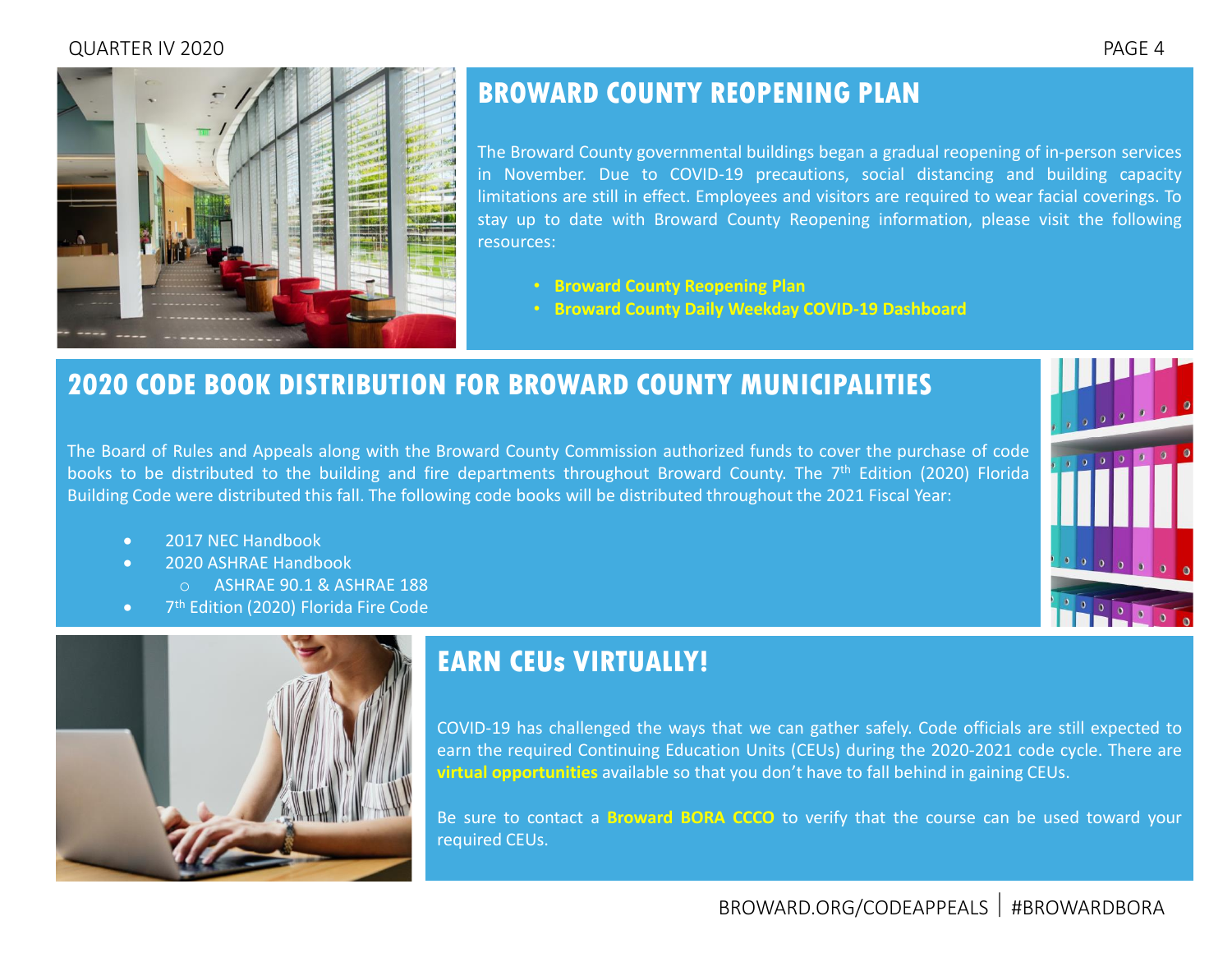## <span id="page-4-0"></span>**ACH PAYMENTS AVAILABLE FOR BROWARD COUNTY MUNICIPALITIES**

The Board of Rules and Appeals is now accepting ACH (Automated Clearing House) Payments. This payment solution is voluntary. **We can only process one new ACH jurisdiction at a time.** To enroll in the electronic funds transfer, just send an email to Maria "Pat" Kong (**[mkong@broward.org](mailto:mkong@broward.org)**).

Be aware that payments processed through ACH are not immediate. The payments may take 2-4 days to process. Therefore, **to take advantage of the 3% discount you must submit your payment ahead of time before the 15th of each month**.

#### **I. Reporting Electronic Payments:**

In order to report your online payment to BORA, you must send the following supporting documentation to **[mkong@broward.org](mailto:mkong@broward.org)** every month:

- 1. Copy of the electronic transaction reporting the total amount made to our account,
- 2. Remittance Advice form with the information about the month reported, showing the deduction of the 3% discount if submitting the electronic payment before the 15<sup>th</sup> of each month.
- 3. Breakdown showing the minimum of \$2.00 charge if applicable.

#### **II. Advantages of the Electronic Funds Transfer:**

- It would facilitate your monthly payments by debiting your account automatically for one payment.
- ACH payments are faster and easier to handle compared to the traditional method of paying by checks, low cost, security, convenience.
- Reduce human error and increase time savings.
- Pay remotely.
- Avoid late payments and keep the 3% discount if submitting your electronic payment by the 15 of each month.

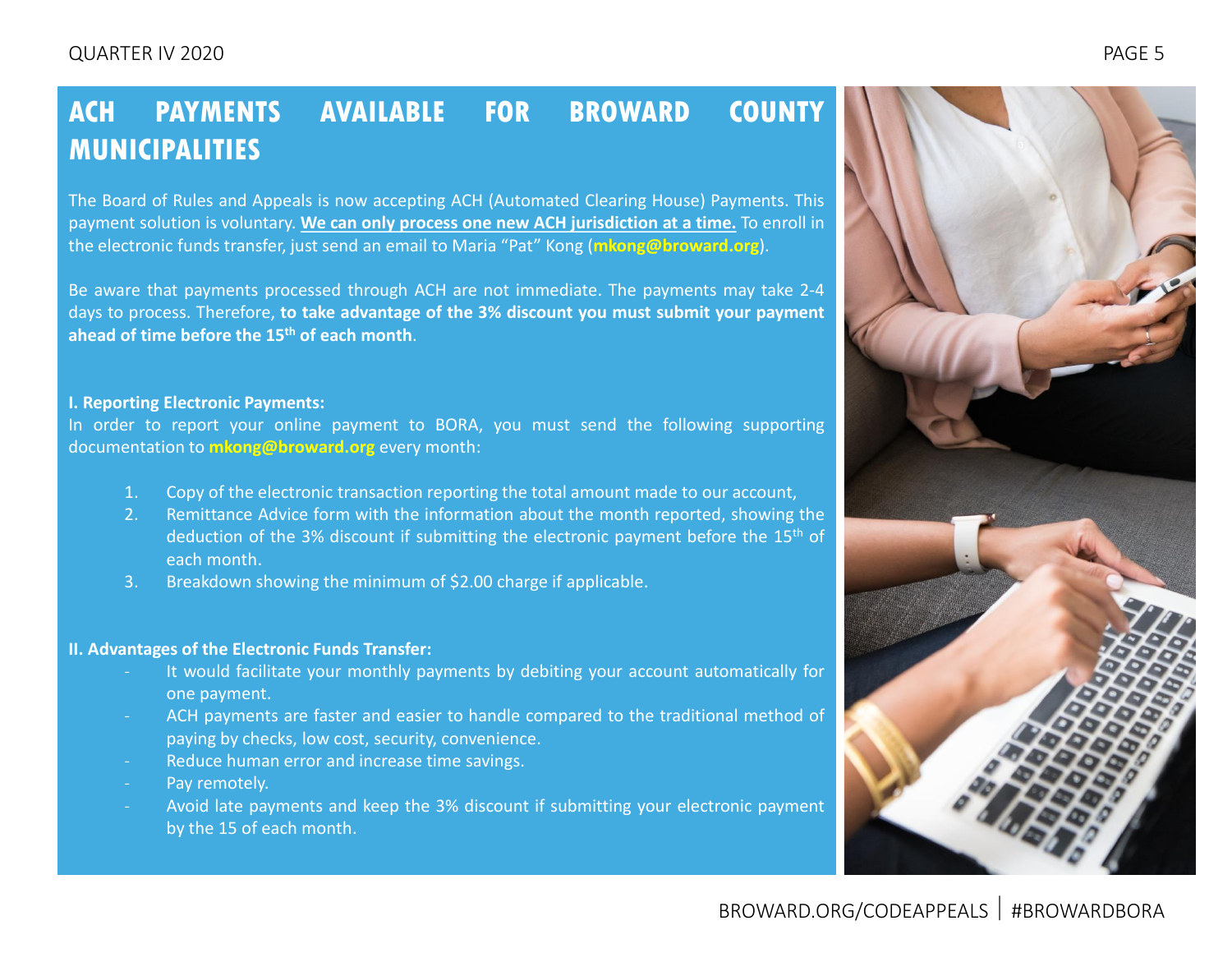<span id="page-5-0"></span>

## **FORMAL INTERPRETATION #19: REPLACEMENT OF AIR CONDITIONING (A/C) SYSTEMS IN FLOOD HAZARD AREAS**

Our agency would like to highlight Formal Interpretation #19. The Broward County Board of Rules and Appeals approved an interpretation of the following FBC 7th Edition (2020) sections at the July 9, 2020 meeting:

- Florida Building Code, 7th Edition (2020) Existing Building 503.1, 503.2, 701.3 and Chapter 2.
- Florida Building Code, 7th Edition (2020) Building 1612.
- Florida Building Code, 7th Edition (2020) Residential 322.

[Formal Interpretation #19](https://www.broward.org/CodeAppeals/Documents/FI-19.pdf) states the following: "An air conditioning (A/C) replacement by itself, does not constitute a substantial improvement as defined by the 2020 Florida Building Code - Existing Building, Seventh Edition, Chapter 2- Definitions, unless performed in conjunction with another alteration, addition, or improvement of a building or structure, the cost of which equals or exceeds 50 percent of the market value of the structure, before the improvement or repair is started."

## **RESIDENTIAL ENERGY CODE REVIEW WEBINAR**

The **Residential Energy Code Review Webinar** is scheduled for December 16, 2020 at 2:00pm. The course is a review of the 7 th Edition (2020) Residential Energy Code and will address the following topics:

- Compliance Methods of the 7<sup>th</sup> Edition (2020) Residential Energy Code
- What to look for during an inspection
- Identifying the most common Energy Code errors on building plans and compliance documents

• Plan Submission Requirements

The course is approved for two (2) hours of Broward BORA CEUs and two (2) Energy CEUs will be awarded by the Building Code Administrators and Inspectors Board (BCAIB), pending approval from the State Board. Certified Building Officials, Plans Examiners and Inspectors are encouraged to attend.

Timothy de Carion, Energy Chief Code Compliance Officer, Broward Board of Rules and Appeals, will be teaching the Residential Energy Code Review course. Please register **[online](https://zoom.us/webinar/register/WN_volkY8O5S6S0fIAaASxGjQ)** to reserve your spot in the class. If you have any questions about the course registration, please contact Timothy de Carion (**[tdecarion@broward.org](mailto:tdecarion@broward.org)**) or Brianna Curry (**[bcurry@broward.org](mailto:bcurry@broward.org)**).

#### BROWARD.ORG/CODEAPPEALS #BROWARDBORA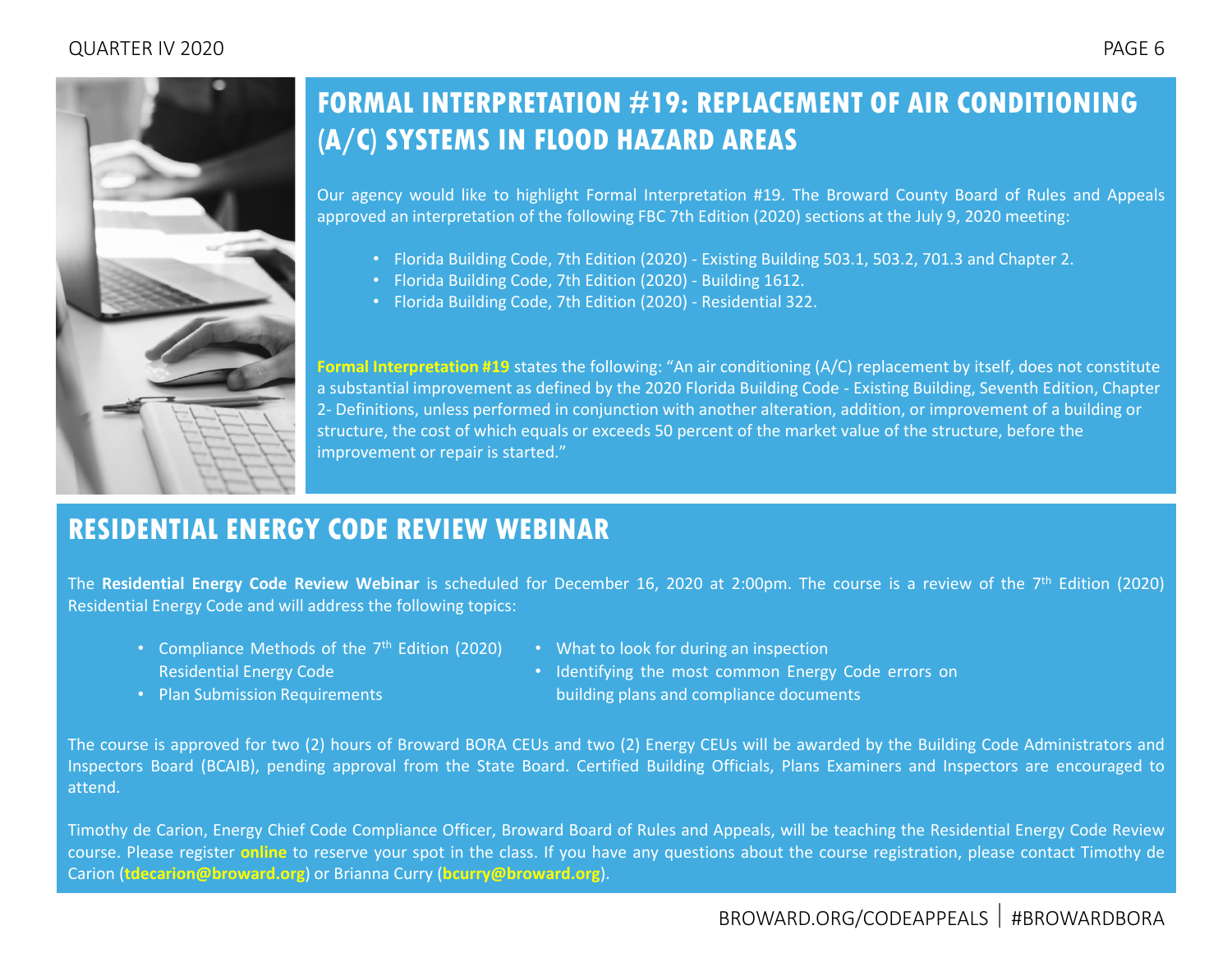## <span id="page-6-0"></span>**AN OPEN DISCUSSION WITH YOUR BROWARD COUNTY BOARD OF RULES AND APPEALS**

The Broward County Board of Rules and Appeals staff is hosting an open discussion on Tuesday, December 8, 2020 at 2:00p.

To attend the meeting, please utilize the information below:

**Join Zoom Meeting https://zoom.us/j/97628032204** **Join Zoom Meeting by Phone** Phone: +1 929 205 6099 US (New York) Meeting ID: 976 2803 2204



#### **CHARTER OF BROWARD COUNTY, FLORIDA, BOARD OF COUNTY COMMISSIONS**

**Section 9.02 Building Code and the Board of Rules and Appeals**

(1) It shall be the function of the Broward County Board of Rules and Appeals to exercise the powers, duties, responsibilities, and obligations as set forth and established in Chapter 71-575, Laws of Florida, Special Acts of 1971, as amended by Chapters 72-482 and 72-485, Laws of Florida, Special Acts of 1972; Chapter 73-427, Laws of Florida, Special Acts of 1973; Chapters 74-435, 74-437, and 74-448, Laws of Florida, Special Acts of 1974; and Chapter 98-287, as amended by Chapter 2000- 141, Laws of Florida, or any successor building code to the Florida Building Code applicable to the County, as amended.

(2) The provisions of the Florida Building Code shall be amended only by the Board of Rules and Appeals and only to the extent and in the manner specified in the Building Code. The County Commission or a Municipality shall not enact any ordinance in conflict with Chapter 98-287 and Chapter 2000-141, Laws of Florida, as may be amended from time to time.

(3) The Board of Rules and Appeals shall conduct a program to monitor and oversee the inspection practices and procedures employed by the various governmental authorities charged with the responsibility of enforcing the Building Code.

(4) The Board of Rules and Appeals shall organize, promote and conduct training and educational programs designed to increase and improve the knowledge and performance of those persons certified by the Board of Rules and Appeals pursuant to the Building Code and may require the completion of certain minimum courses, seminars or other study programs as a condition precedent to the issuance of certificates by the Board of Rules and Appeals pursuant to the Building Code.